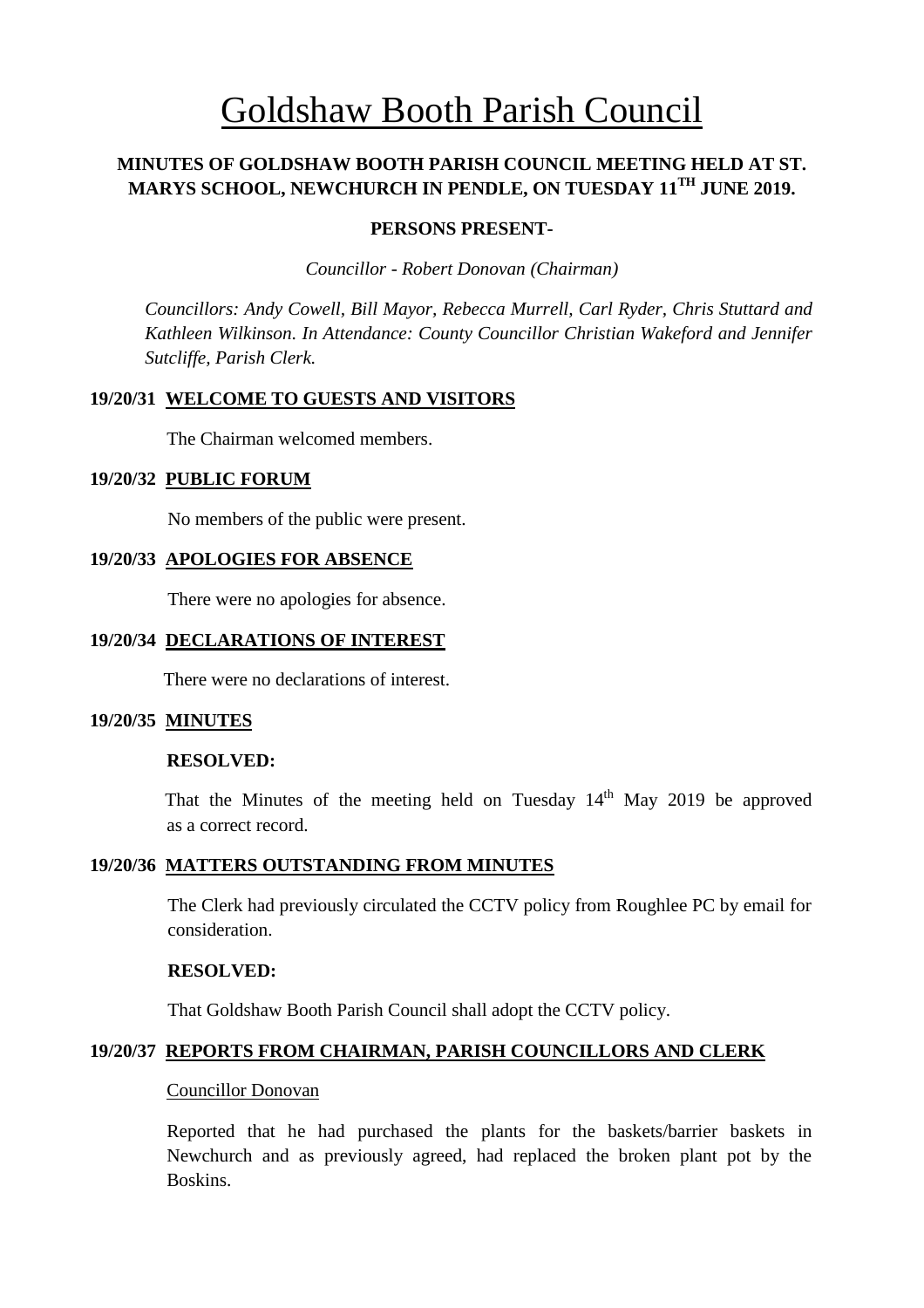Together with his wife, they had extensively cleaned and successfully refurbished the closed toilets in order for them to be fully reinstated to coincide with the forthcoming Pendle Pub Walk. Toilet roll holders and consumables would be purchased within the next couple of days and the invoices would be paid on delivery. The toilets would be fully operational for the Pub Walk and they will remain fully opened at weekends for a trial period. He and his wife would initially attend to the cleaning of the toilets. The Clerk will contact Burnley Ramblers to ascertain if they have any walks scheduled which would benefit from the toilets being fully opened.

He had also replaced the wiring to the defibrillator and had received information from London Hearts to apply for funding towards a second defibrillator. He would apply for funding towards the work he had completed.

The grant previously approved by Barrowford & Western Parishes Committee towards pond screening on the playing field had now been de-allocated as the work was not going ahead. A new application for transfer of the funds towards the CCTV installation had been submitted by the clerk.

## Councillor Stuttard

Had been given keys for the shed, defibrillator and the playing field top gate which he handed to Councillor Donovan.

## Councillor Murrell

The two planters at Sabden Fold had now been filled and the cul-de-sac sign and bin had been reset. She had received some complaints about mud on the road at Sabden Fold. The roadside wall in Newchurch needed repair and it had been reported to LCC. Councillor Donovan would place traffic cones around the damaged site.

## Councillor Wilkinson

Toilet income was £82.82. She will attend to the planting of sunflowers in front of the toilet block. The floors needed painting and Councillor Ryder will obtain the necessary paint, to be undertaken in the future. Signs will be erected for donations at the Pub Walk and if any are received, consideration would be given to donate funds to Pendleside Hospice.

#### Councillor Ryder

Reported that he had received complaints relating to the exterior condition of Sparable House. It was agreed that the Clerk would write to PBC to highlight the issue.

He was still awaiting a further quote for the CCTV installation.

The wooden fence on Well Head Road that had previously been repaired had been damaged again. Councillor Wakeford would report this to LCC and if no response is received, the Parish Council will write to the landowner. Councillor Wakeford would also enquire regarding the replacement grit bin positioned at the Boskins.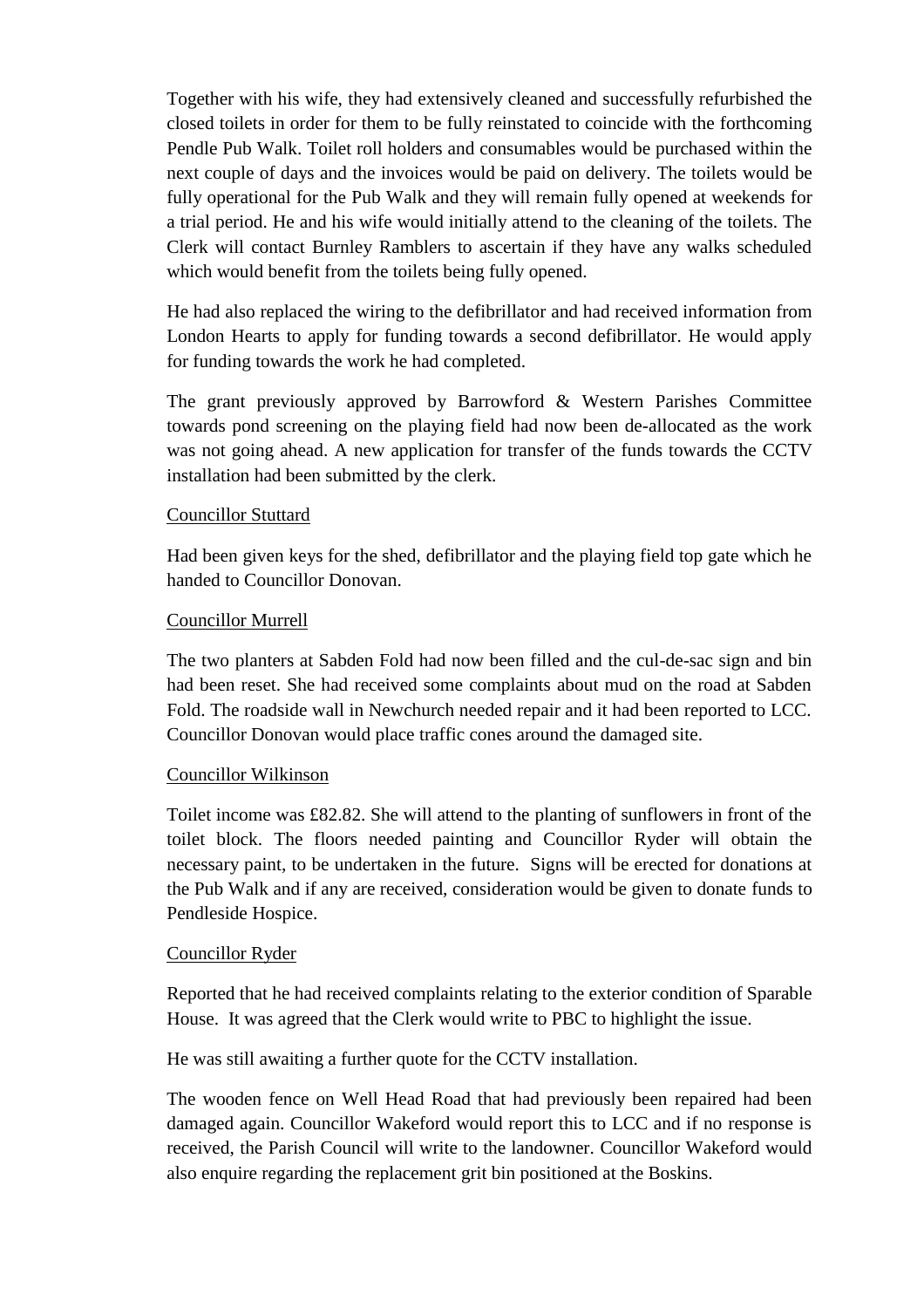## Councillor Mayor

He had carried out refurbishment to the bench and railings in Newchurch village. Some undercoat paint was still required and he would be reimbursed for expense incurred.

There was a hole in the retaining wall situated at the Slaughterhouse/Boskins and Councillor Wakeford would report this to LCC.

#### **19/20/38 BEST KEPT VILLAGE COMPETITION**

The Coordinators reported that there had been a fantastic effort by volunteers and there had been a good turnout. Thank you notices had been posted on the notice boards. The judging periods are  $8^{th}$  June to  $21^{st}$  July,  $9^{th}$  to  $21^{st}$  August and  $29^{th}$  &  $30^{th}$ August.

## **RESOLVED:**

That the information is noted.

## **19/20/39 SECTION 106 MONIES**

The Planning Department at PBC had been contacted to provide definition of the 106 monies and as yet, a response had not been received. Details would be provided at the next meeting.

#### **RESOLVED:**

That the information is noted.

## **19/20/40 COMMUNITY INVESTMENT FUND – STONE WALL BID**

Members discussed the two quotations provided by Councillor Murrell in respect of the above.

#### **RESOLVED:**

That Andy Lawson (Contractor) will be asked to complete the work at a cost of £500.00. The invoice would be paid upon receipt.

## **19/20/41 WISH LIST**

Members discussed improvements they would like to see undertaken within the Parish. The Clerk will compile a list for additions at each meeting. Items discussed were:-

- 1. Sparable Lane Footpath the steps need repair and the nettles need to be strimmed.
- 2. Trees from the church yard were overhanging, as were trees adjacent to Sparable House.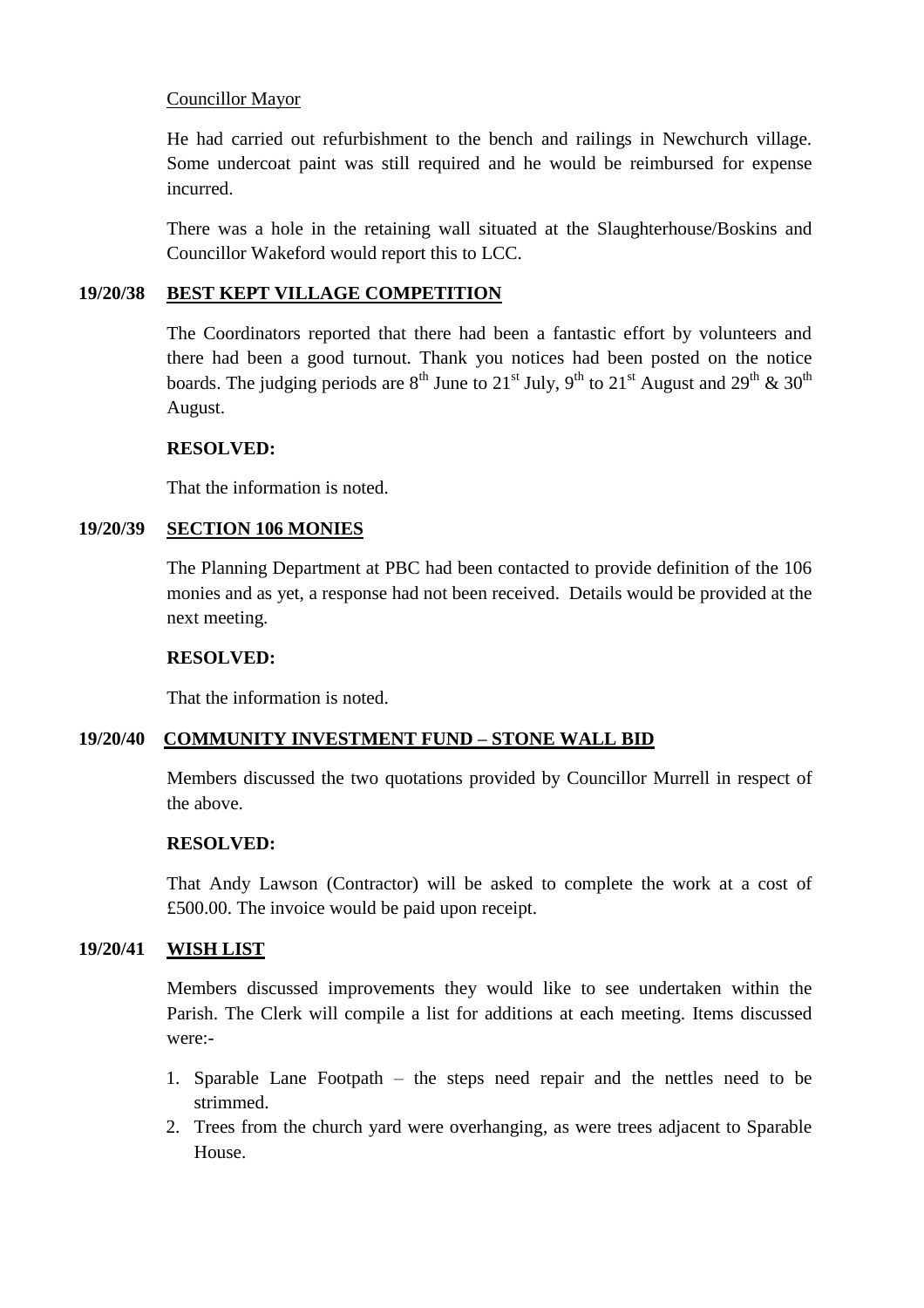3. The area onto the lower field required some hardcore to overcome the muddy patches.

#### **RESOLVED**

- (a) That the clerk would contact Tom Partridge (PBC) to request he inspect the identified jobs.
- (b) That the Clerk will contact Electricity North West to ask that they attend to the trimming of the overhanging trees.

## **19/20/42 PLAY AREA ANNUAL INSPECTION**

Members discussed the item.

#### **RESOLVED:**

That PBC will be asked to complete the annual inspection.

#### **19/20/43 DEVELOPMENT OF SPENBROOK MILL**

No progress had been made since last month's meeting.

#### **RESOLVED:**

That Councillor Donovan would write to Laurence Daw to introduce himself and invite him to return to a future meeting.

#### **19/20/44 CCTV**

Councillor Ryder advised members that he is still awaiting a third quotation.

#### **RESOLVED:**

That this item would be included on next month's agenda.

## **19/20/45 PARISH MAINTENANCE**

Councillors discussed jobs to be completed this month. The benches in Spenbrook required painting. Councillor Donovan had inspected the picnic benches on the lower playing field and together with Councillor Ryder would make the necessary repairs. Councillor Donovan would research the purchase cost of a sit on lawnmower. The notice board at Spenbrook had still not been refurbished by the supplier.

#### **RESOLVED:**

- (a) That the information is noted.
- (b) That the Clerk would write to Simon Gilbert (supplier) regarding the notice board.

#### **19/20/46 FINANCIAL TRANSACTIONS**

 The financial transactions for the month of May 2019 were reviewed. Since the last meeting, payments totalling £964.90 had been made, including £312.50 shown on the